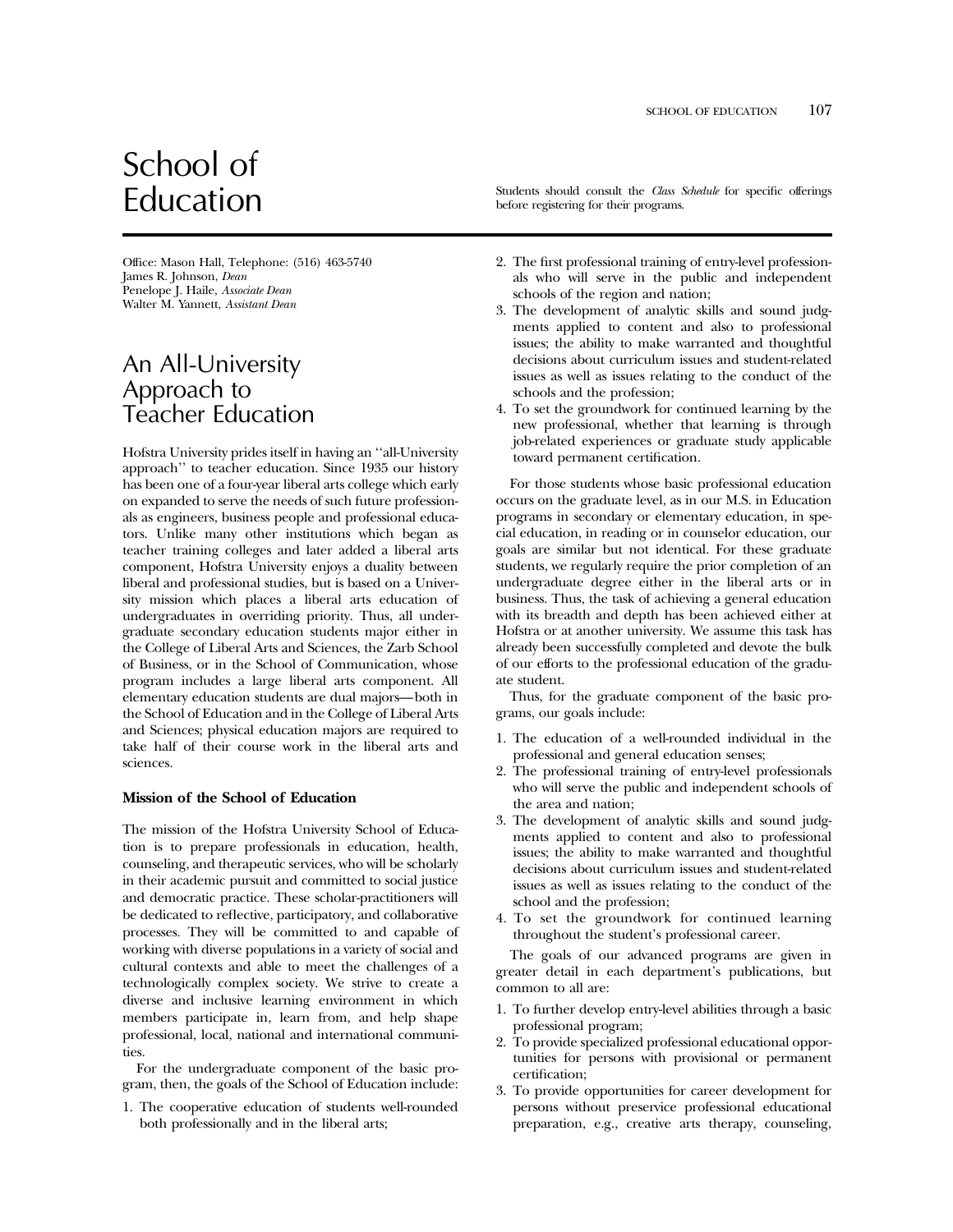research and evaluation, and rehabilitation counseling;

- 4. To provide opportunities for career redirection to fully certified teachers, e.g., administration or supervision, counseling or such specialties as reading, special education and early childhood education;
- 5. To afford teachers the opportunities to study education as a discipline in depth as in the master's degree program in foundations of education.

The following departments and areas make up the School:

Administration and Policy Studies Educational Administration Educational Studies Program Foundations of Education Reading Reading, Language, and Cognition Reading and Special Education Writing Counseling, Research, Special Education, and Rehabilitation Counseling Creative Arts Therapy Gerontology Marriage and Family Therapy Rehabilitation Counseling Research Program Evaluation Special Education Curriculum and Teaching Elementary Education Bilingual Early Childhood Mathematics, Science, and Technology Middle Level Extension 7-9 Secondary Education Art (K-12) Bilingual Business English Foreign Languages Mathematics Middle Level Extension 5-6 Music (K-12) Science Secretarial and Office Subjects Social Studies Speech Communication (K-12) Teaching of English as a Second Language (TESL) Health Studies, Sport Sciences, and Physical Education Athletic Training Community Health Exercise Specialist Health Administration

Health Education

Managed Care School and Community Health Education School Health Education Teaching of Physical Education

#### RELATED UNIVERSITY SERVICES

For information on the Center for Special Education and Rehabilitation, see page 22, the Reading/Writing Learning Center, page 22 and for the Reading/Communications Resource Center, page 22. Other services and centers are listed under Facilities and Services, page 14.

#### Accreditation and Certification

Most Hofstra University School of Education programs meet New York State certification requirements. They are programs through bachelor's, master's, advanced certificate, professional diploma and doctoral levels: elementary (PreK-6), secondary (7-12) and special subjects (K-12) teaching areas; school counseling; special education areas; research; reading; and educational administration.

When matriculated Hofstra students successfully complete Hofstra's State-approved certification program, they are eligible to apply for state certification through the University.\*

In addition to the educational requirements for New York State certification, it is necessary for all persons who apply for their initial New York State certificate through Hofstra to complete teacher certification examinations, a two-hour seminar on the identification and reporting of child abuse and maltreatment, and a seminar on substance abuse.

New York State has certification reciprocity agreements with many other states. Persons completing Hofstra's registered programs are eligible for an initial regular certificate in any of the states with which New York State has entered into an interstate agreement. However, additional noneducational requirements such as character, health, citizenship or a special test may have to be met. Application to any other state is made directly to that state's education department by the person seeking certification.

In the field of preparation of teachers and pupil service personnel, the National Commission on Accrediting recognizes the National Council for Accreditation of Teacher Education (NCATE) as the only national accrediting agency.

The School of Education at Hofstra University is accredited by the National Council for Accreditation of Teacher Education (NCATE). The accreditation includes the basic and advanced levels of professional education programs offered at Hofstra University.

For detailed information on certification requirements, contact the Certification Office, 214 Mason Hall.

<sup>\*</sup>A certification application fee is collected for the State of New York at the time the School of Education recommends the candidate for certification to the State. Applications are available and should be returned to the Certification Office, 214 Mason Hall.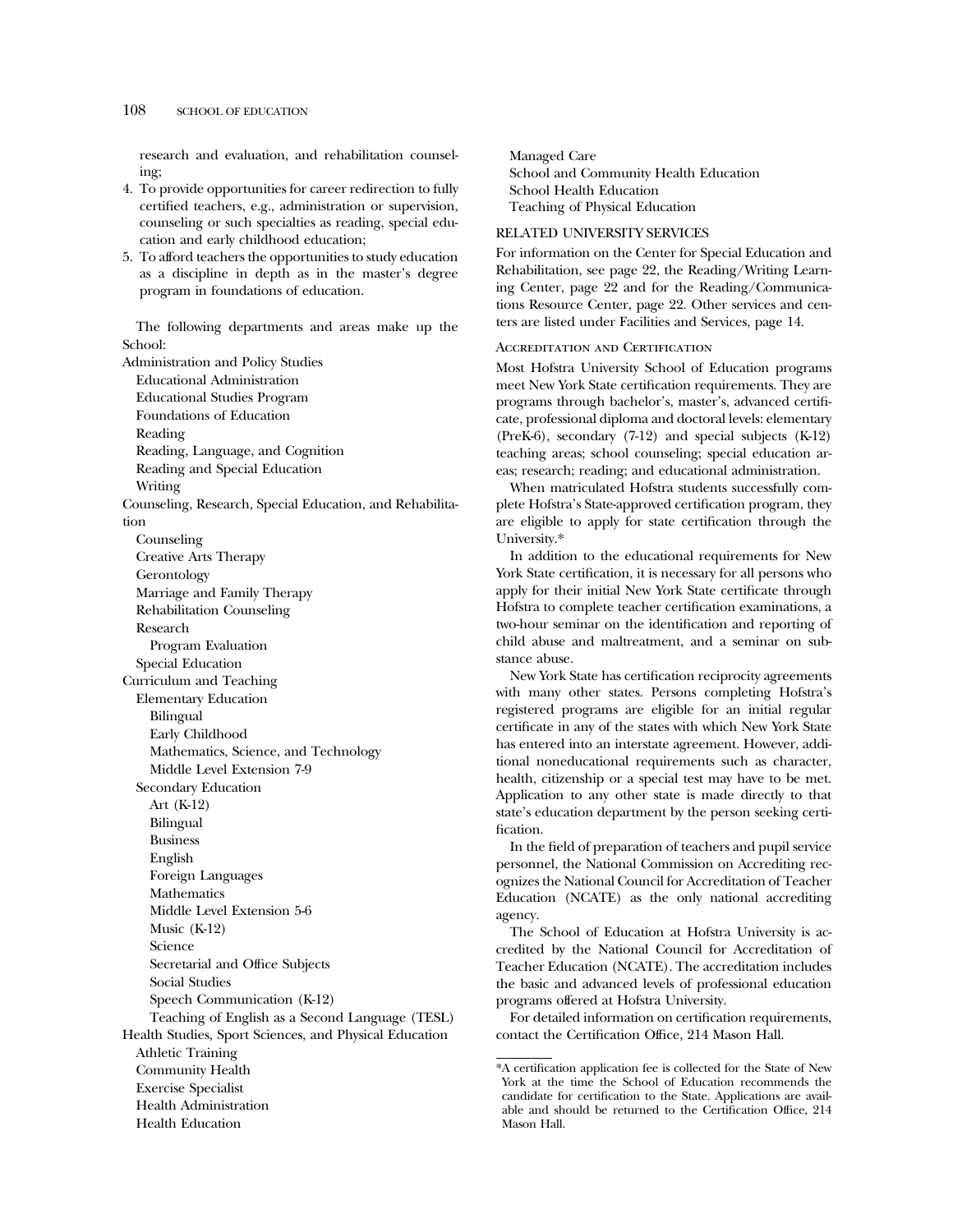Some states, not part of the interstate reciprocity program, offer either full or partial reciprocity privileges to persons who are graduates of NCATE accredited institutions. States not participating in either of the above reciprocity systems will accept certificate applications and evaluate them on an individual basis.

Students may obtain detailed and current information about certification requirements in various educational specializations from the School's Certification Office, Mason Hall, room 214.

SCHOOL OF EDUCATION COURSES MAY NOT BE APPLIED TOWARD LIBERAL ARTS CREDIT UNLESS OTHERWISE NOTED. See page 46.

## Programs

A program is a planned sequence of courses designed to develop the range of understanding and command of specialized competencies basic to a professional role in the schools. Programs offered by the School of Education are classified as either preprofessional or professional. The *preprofessional* programs are for students seeking *initial* teacher certification or certification as a teacher assistant, whether at the undergraduate level or the graduate level. *Professional* programs are designed for students already certified (provisional or permanent) or experienced as teachers (e.g., in private schools, in the Peace Corps, etc.) and who wish to pursue advanced studies in a specialized field of education.

The School of Education also offers minor programs to undergraduate students interested in education as an additional field of study and inquiry. Consult individual department for advisement.

To locate information about preparatory programs for teaching and other educational roles, consult one of the three charts that matches the current level of the candidate's preparation. Use the charts to identify the school and department offering the program of interest. Undergraduate students should consult Undergraduate Preprofessional Programs, above.

Noncertified graduate students should consult Graduate Preprofessional Programs, page 112.

Certified and in-service teachers and other school personnel should consult Professional Programs, page 113.

## Undergraduate Preprofessional Programs

The School of Education is a professional school to which most undergraduate students are admitted only after they have established a broad liberal arts foundation. Enrollment is open to students showing qualities which indicate potential as teachers of children and youth. Judgments concerning these qualities are accumulated in reports plus field-based experiences from several of the students' instructors, including faculty in liberal arts and education and cooperating teachers in the schools. Prospective teachers should obtain advisement from the proper department in the School of Education even though initial enrollment may be in the Hofstra College of Liberal Arts and Sciences, New College, the Zarb School of Business or the School of Communication.

#### ENROLLMENT

Prospective teachers in the following fields enroll as a major in the School of Education: art, music, physical education, school and community health education, secretarial and office subjects, and teacher assistants.

Preparation for teaching in elementary schools calls for enrollment in a Bachelor of Arts program in the College of Liberal Arts and Sciences, New College or the School of Communication in the department of the student's interest for the liberal arts subjects, and in the School of Education for completion of the professional education courses leading to the dual major.

Students preparing to teach in junior and senior high schools enroll in the College of Liberal Arts and Sciences, New College or the Zarb School of Business as a major in the department of the teaching field. Additionally, they later enroll in the group of professional secondary education courses in the School of Education, leading to the recommendation for New York State teacher certification. See page 108.

Another option would be to elect a dual major in a subject area within the College of Liberal Arts and Sciences or the School of Communication and in the School of Education's Department of Curriculum and Teaching (except in the subjects listed above).

The chart on page 110 provides guidance for future teachers for registration in the education and teaching field departments.

A student preparing to teach should, by the beginning of the sophomore year, select a major in the appropriate college. With an adviser from the chosen department, the student should develop an approved plan of study which satisfies the requirements of that department as well as the School of Education department. Students preparing to teach physical education or school and community health education should enter that program in the Department of Health Studies, Sport Sciences, and Physical Education in the School of Education in the freshman year.

Frequently it is necessary for students to take more than the minimum 124 semester hours for graduation in order to meet the subject requirements of their academic department in the Hofstra College of Liberal Arts and Sciences, New College, the Zarb School of Business, or the School of Communication and the teacher education requirements of the School of Education. For example, the B.S. in Education requires from 128 to 131 semester hours, depending on the specific liberal arts requirements.

#### PREREQUISITES FOR TEACHER CANDIDATES

**Undergraduate students preparing to teach at the elementary or secondary level need to apply to the Department of**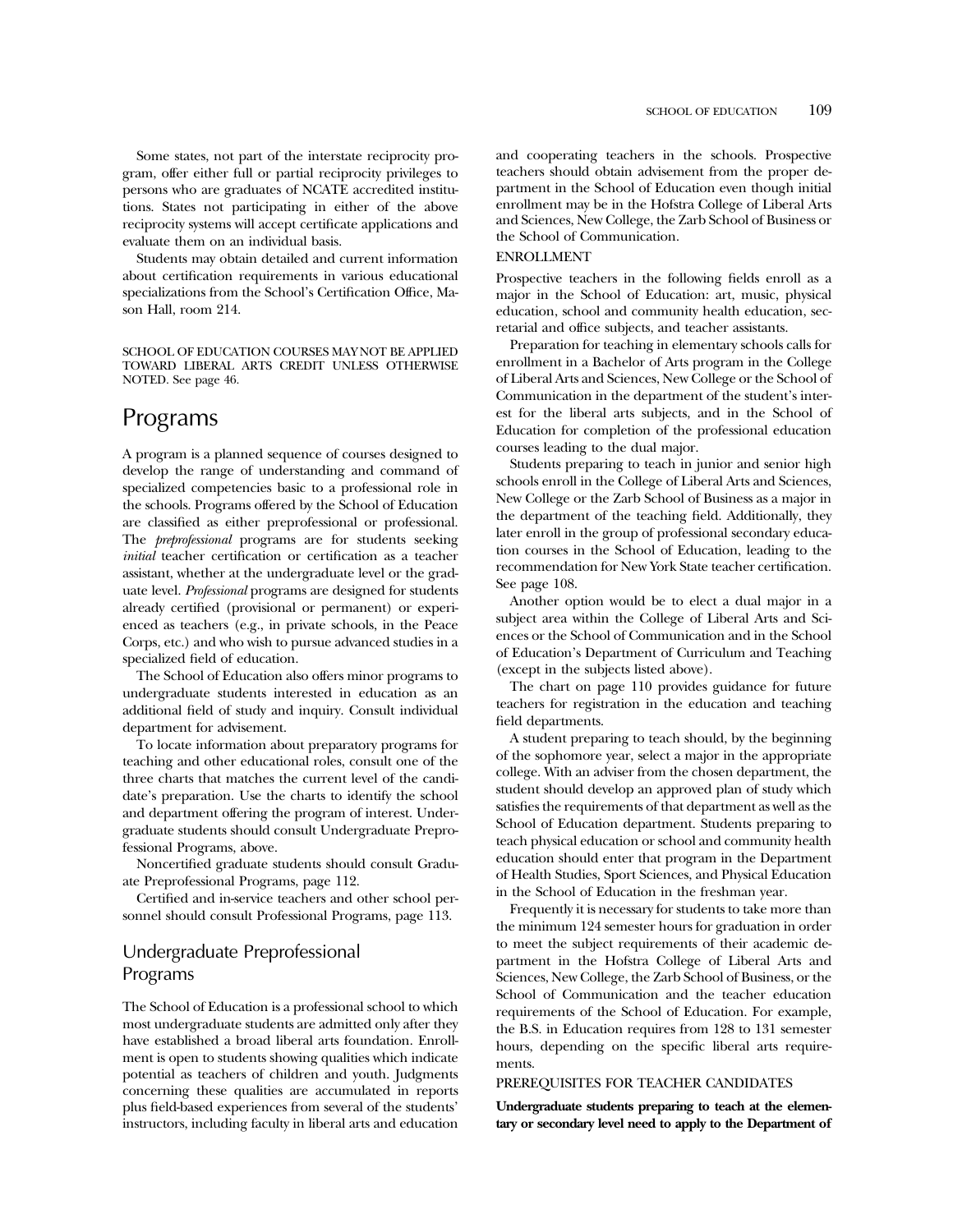| Education as well as from the department of their prospective teaching field. |                             |                                    |          |  |
|-------------------------------------------------------------------------------|-----------------------------|------------------------------------|----------|--|
| Professional Aim                                                              | School of Education Program | Department of Teaching Field       | See Page |  |
| Teaching                                                                      |                             |                                    |          |  |
| Art                                                                           | Secondary Education         | Fine Arts                          | 329      |  |
| <b>Bilingual Education</b>                                                    | <b>Elementary Education</b> | Curriculum and Teaching            | 180      |  |
|                                                                               | Secondary Education         | Curriculum and Teaching            | 329      |  |
| <b>Business Education</b> , Business                                          |                             |                                    |          |  |
| and Distributive Education                                                    | Secondary Education         | <b>School of Business</b>          | 330      |  |
| Elementary School, PreK-6                                                     | <b>Elementary Education</b> | Curriculum and Teaching            | 179      |  |
| English                                                                       | Secondary Education         | English                            | 331      |  |
| Foreign Languages (French,                                                    |                             |                                    |          |  |
| German, Italian,                                                              |                             |                                    |          |  |
| Spanish, Russian)                                                             | Secondary Education         | appropriate language               | 331      |  |
| Mathematics                                                                   | Secondary Education         | Mathematics                        | 331      |  |
| Music                                                                         | Secondary Education         | Music                              | 332      |  |
| Physical Education                                                            | Physical Education          | Health Studies,<br>Sport Sciences, |          |  |
|                                                                               |                             | and Physical Education             | 228      |  |
| <b>Health Education</b>                                                       | School Health Education     | Health Studies,<br>Sport Sciences, |          |  |
|                                                                               |                             | and Physical Education             | 230      |  |
| Science (biology, chemistry                                                   |                             |                                    |          |  |
| earth science, general science,                                               |                             |                                    |          |  |
| physics)                                                                      | Secondary Education         | appropriate science                |          |  |
| Secretarial and Office                                                        |                             | department                         | 332      |  |
| Subjects                                                                      | Secondary Education         | Curriculum and Teaching            | 330      |  |
| <b>Social Studies</b>                                                         | Secondary Education         | appropriate social science         |          |  |
|                                                                               |                             | department                         | 332      |  |
| Speech Communication                                                          | Secondary Education         | Speech Communication               |          |  |
|                                                                               |                             | and Rhetorical Studies             | 333      |  |
| <b>Teacher Assistant</b>                                                      | <b>Elementary Education</b> | Curriculum and Teaching            | 178      |  |
| <b>OTHER PROFESSIONAL SPECIALIZATIONS</b>                                     |                             |                                    |          |  |
| <b>Athletic Trainer</b>                                                       | <b>Athletic Training</b>    | Health Studies,                    |          |  |
|                                                                               |                             | Sport Sciences,                    |          |  |
|                                                                               |                             | and Physical Education             | 231      |  |
| Community Health                                                              | Community Health            | Health Studies,                    |          |  |
|                                                                               |                             | Sport Sciences,                    |          |  |
|                                                                               |                             | and Physical Education             | 230      |  |
| Health and Fitness Training                                                   | <b>Exercise Specialist</b>  | Health Studies,                    |          |  |
|                                                                               |                             | Sport Sciences,                    |          |  |
|                                                                               |                             | and Physical Education             | 229      |  |
|                                                                               |                             |                                    |          |  |

Undergraduate Preprofessional Programs

Teacher candidates should obtain advisement from the proper department of the School of

**NOTE:** A bilingual concentration is available in many of the above fields.

#### **Curriculum and Teaching in room 243 Gallon Wing at the beginning of the sophomore year.**

Undergraduate students should plan with their liberal arts adviser to take their core and liberal arts major courses before the junior year. During the upper junior year and the lower senior year, elementary education majors will respectively need to plan to alternate a semester of mornings and a semester of afternoons in order to

participate in schools. The upper senior year requires full-day student teaching.

Elementary education candidates should select a foundations of education course during the first semester of the sophomore year (FDED 111 or 127). During this semester, they should also obtain, complete and return a Change of Major form (to declare two majors) to the Office of Financial and Academic Records. For admission,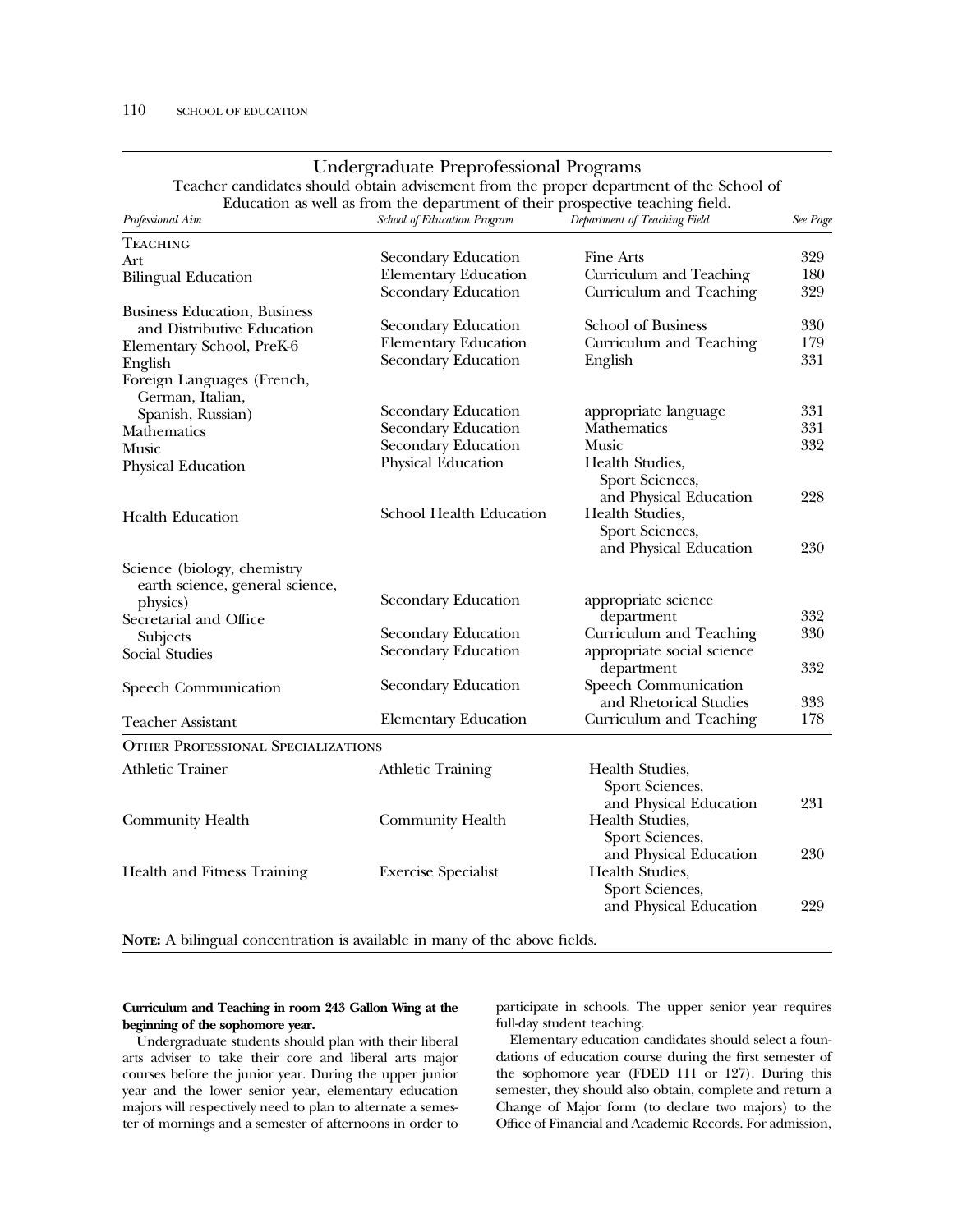an overall grade point average of 2.5 or higher is required in liberal arts course work, as well as an overall grade point average of 2.5 or higher.

Secondary education candidates should enroll initially in FDED 111 or 127, CRSR 113 or SED 151. These courses may be taken in any order or concurrently; the latter two are prerequisites for enrollment in remaining courses in the undergraduate secondary education professional sequence.

For enrollment in the secondary education program, following the completion of CRSR 113 and SED 151, a student must have an overall grade-point average of 2.5 or better to continue in the program. These courses must be completed with a grade of C- or better and the recommendation of the instructors secured.

Junior standing is a prerequisite to enrollment in all courses offered by the School of Education *except* ELED 41, CRSR 113, SED 151, all foundations of education and many physical education courses.

*Student Teaching:* for admission to student teaching, the last phase of the professional educational sequence, teacher candidates must have achieved a 2.5 grade-point average as specified by their School of Education department in all courses in their major (teaching) field as well as having achieved a minimum grade-point average in professional education studies. In addition, candidates must have on file field experience progress reports.

#### The Selection Process

The School of Education has implemented a policy of careful initial and continuing selection of students and courses offered by the School. Generally, courses are *not* open to students who have not been accepted into the School of Education. Exceptions are courses in foundations of education, educational psychology and physical education.

At the end of the sophomore year students who have applied for enrollment in the School of Education will be assigned by the selection offices to one of three categories:

*Accepted*, meaning that an applicant may continue in teacher education at Hofstra;

*Accepted provisionally*, in Secondary Education, meaning that an applicant may continue work in professional education although specified deficiencies must be made up;

*Rejected*, meaning that an applicant may not enroll in any course offered by the School.

Students who have been accepted may be dropped from programs in education at a later date in cases where academic performance, judgments of field-experience supervisors and cooperating school personnel or other factors make such steps advisable.

### UNIVERSITY DEGREE REQUIREMENTS

ASSOCIATE IN APPLIED SCIENCE: Specialization in Elementary Education; see page 178.

#### BACHELOR OF SCIENCE

The Department of Health Studies, Sport Sciences, and Physical Education offers the following programs leading to the Bachelor of Science degree:

Athletic Training Community Health Exercise Specialist School and Community Health Education School Health Education

For programs, see page 228 .

#### BACHELOR OF ARTS

The Department of Curriculum and Teaching offers a program leading to the Bachelor of Arts degree with a dual major in elementary education and liberal arts or a minor in secondary education and major in liberal arts. See pages 179 and 329. Bilingual concentrations are offered. See pages 179 and 329.

#### BACHELOR OF SCIENCE IN EDUCATION

For the students taking programs (art, music, physical education and secretarial and office subjects) leading to the Bachelor of Science in Education degree, the following requirements must be fulfilled:

- 1. The successful completion of the required semester hours for the major and a cumulative grade-point average of 2.5 in work completed at Hofstra.
- 2. The liberal arts requirement for the specialization must be fulfilled.
- 3. There are two requirements that must ordinarily be completed in residence at Hofstra: the minimum semester hours in the field of specialization, and the last 30 semester hours. See specific program for requisites.
- 4. The following general requirements, as listed under each specialization:

ENGL 1-2 or placement examination† **Humanities** Natural science Social science

5. The major and additional requirements as stated under the field of study.

For programs, see pages 228 and 329.

## Graduate Certificate Programs

The Department of Counseling, Research, Special Education, and Rehabilitation offers Advanced Certificates in Consultation in Special Education, Early Childhood Special Education, Postsecondary Transition Specialist, School Counselor Bilingual Extension, and Special Education Assessment and Diagnosis; Curriculum and Teaching offers an Advanced Certificate in Middle School Extension, grades 5-6; Middle School Extension, grades 7-9; Reading offers an Advanced Certificate in The Teaching of Writing.

<sup>†</sup>See University Degree Requirements, page 59, and major program for specific requirements.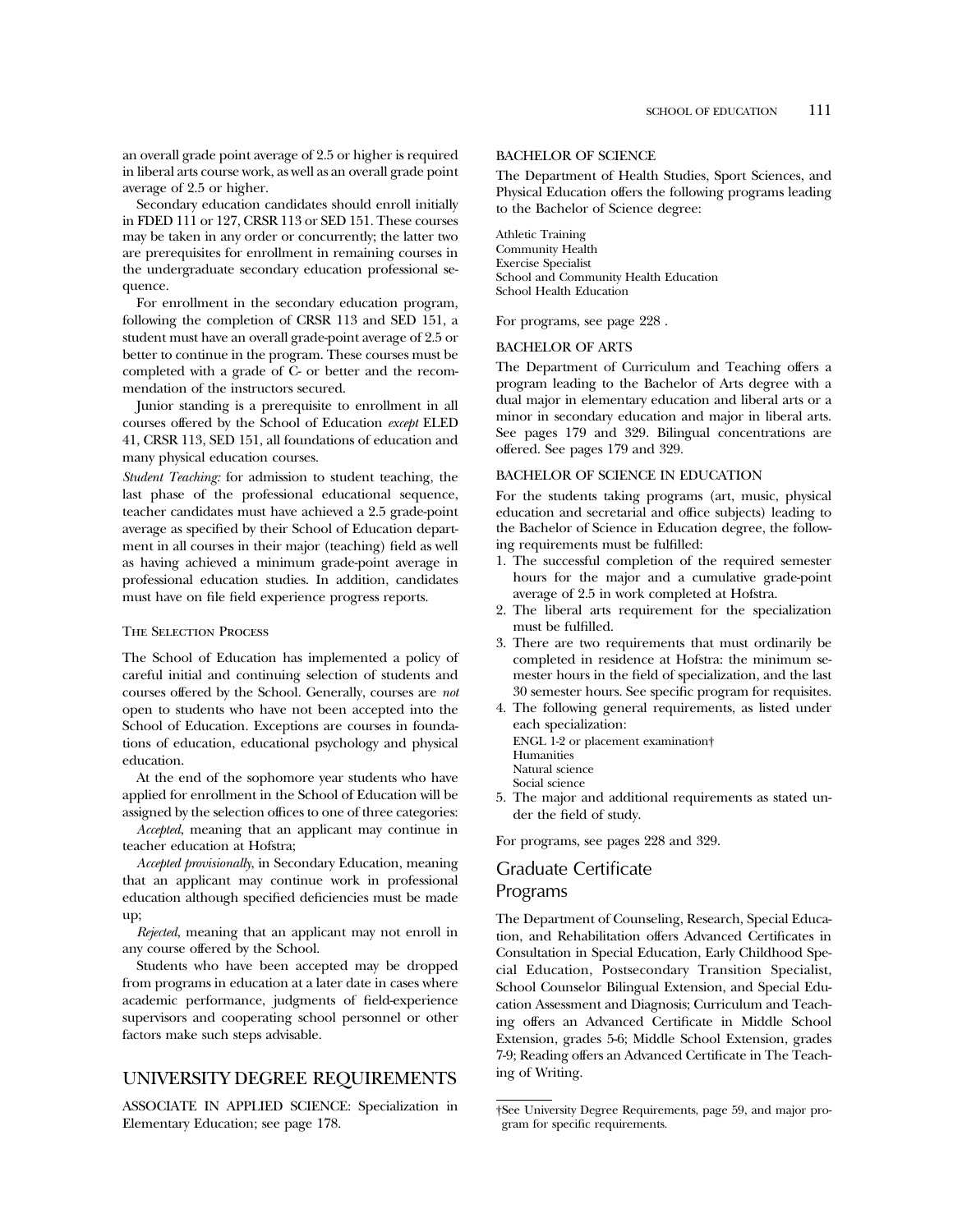| Enroll in the Master of Science in Education Program<br>School of Education Program*<br>See Page |
|--------------------------------------------------------------------------------------------------|
|                                                                                                  |
| 333<br>Secondary Education                                                                       |
| 333<br><b>Secondary Education</b>                                                                |
|                                                                                                  |
| 181<br><b>Elementary Education</b>                                                               |
| 180<br><b>Elementary Education</b>                                                               |
| Secondary Education<br>333                                                                       |
| Secondary Education<br>333                                                                       |
| Secondary Education<br>333                                                                       |
| Secondary Education<br>333                                                                       |
| Secondary Education<br>333                                                                       |
| <b>Secondary Education</b><br>333                                                                |
| Secondary Education<br>333                                                                       |
|                                                                                                  |
| Special Education<br>348                                                                         |
| Secondary Education<br>335                                                                       |
|                                                                                                  |

# Graduate Preprofessional Programs

\*The Elementary Education and Secondary Education programs are under the supervision of the Department of Curriculum and Teaching. Special Education is under the supervision of the Department of Counseling, Research, Special Education, and Rehabilitation.

For additional information, see pages 351, 336, 364.

## Graduate Preprofessional Programs

These graduate degree programs provide preprofesional training leading to a Master of Science in Education degree and initial certification for elementary or secondary school teaching. Students matriculate in School of Education programs by application through the Graduate Admissions Office.

Master of Science in Education programs are designed for graduate students seeking entrance to the teaching field but who hold a baccalaureate degree in a field other than professional education. (Refer to the specific program for exceptions.) These programs are also offered in some nonteaching educational specializations. See page 114.

Persons already holding provisional or permanent certification as teachers and others of comparable educational preparation and experience (e.g., teaching in nonpublic schools, service in the Peace Corps or other acceptable experience) should select a graduate professional program, see page 113.

For additional information and application, contact the Graduate Admissions Office, 100 Hofstra University, Hempstead, N.Y. 11550-1090.

#### MASTER OF SCIENCE IN EDUCATION

The School of Education offers programs leading to the degree of Master of Science in Education in the fields of specialization listed below.

Counseling

- Early Childhood Education (PreK-6 New York State Teacher Certification, PreK-3 specialization)
- Educational Administration Elementary Education PreK-6 Foundations of Education Program Evaluation Reading Rehabilitation Counseling Secondary Education Special Education

Teaching of English as a Second Language (TESL)

Students should consult with their faculty adviser to find out which program will meet their individual needs, including certification.

Elementary or secondary education candidates are eligible only if they do *not* meet New York State certification requirements in their fields.

Foundations of education or special education (rehabilitation counseling, mental retardation, emotional disturbance, learning/physical disability specializations) candidates must hold a baccalaureate degree in a liberal arts field or in education.

Applicants should refer to the general University regulations for graduate degrees on page 66 and the specific degree requirements and programs described on the pages specified in the above chart.

All courses toward the Master of Science in Education degree must be completed with a grade of C or better. All graduate students must earn a cumulative grade-pointaverage of 3.0 or better.

All candidates for a master's degree in education must successfully complete a comprehensive examination or a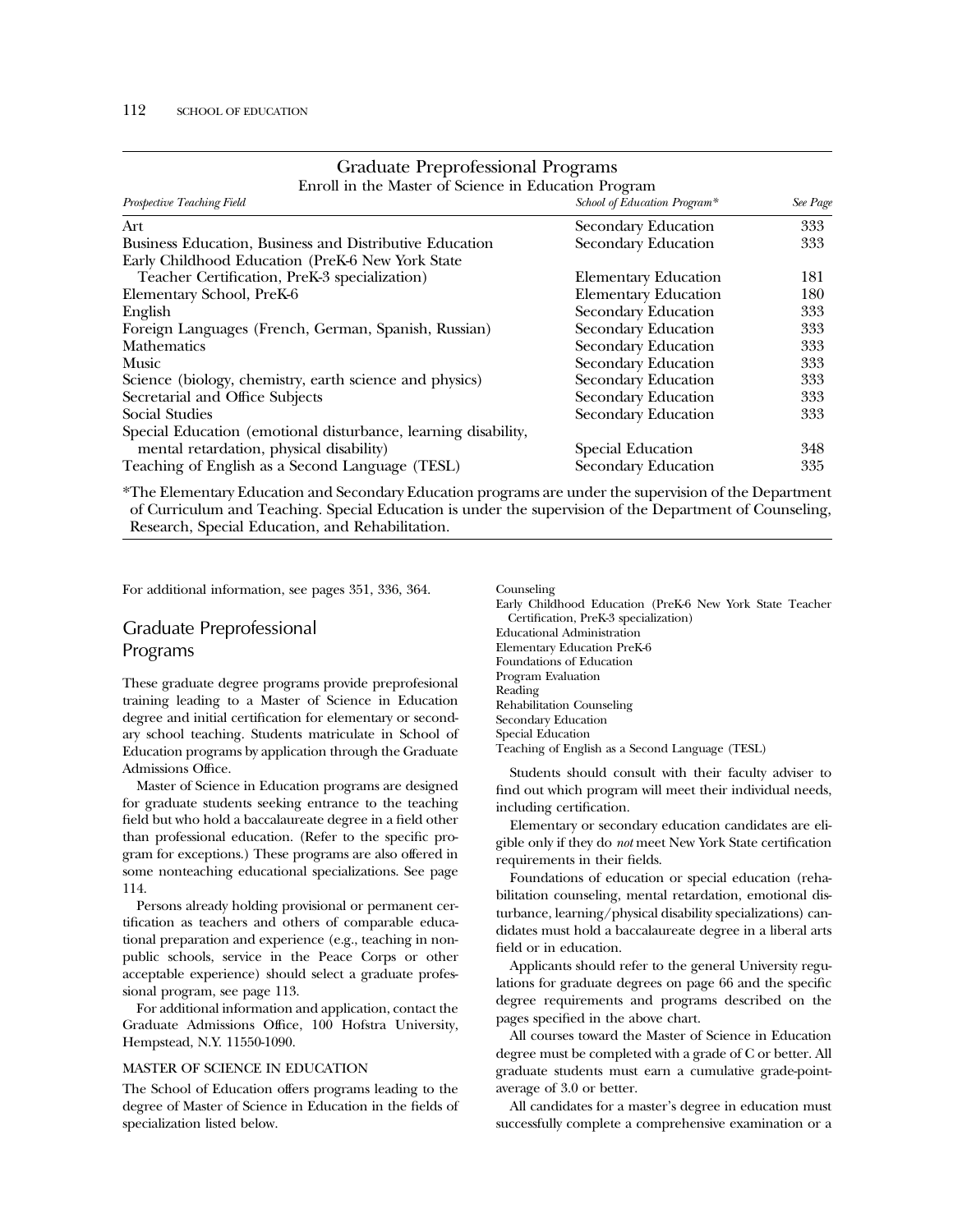substantive equivalent in the major area of study as determined by the appropriate department. The comprehensive examination is offered twice during the year, usually in October and March. Information about exact dates is available from the School of Education near the beginning of each semester. It is the student's responsibility to be informed of the time and place of the examination. The master's degree in education will not be conferred upon a candidate who fails this examination twice.

## Graduate Professional Programs

The School of Education offers the following professional programs. Applicants may apply to the department office or to the Graduate Admissions Office.

The School of Education offers graduate professional programs leading to the degrees of Master of Arts, Master of Arts with a major in Education, Master of Science, Master of Science in Education and Master of Professional Studies. The School also confers Certificates of Advanced Study, Professional Diplomas, Doctor of Philosophy and Doctor of Education degrees. See programs described on the pages specified in the chart on page 114.

#### Fields Related to Education

The following programs are for students who may not wish to become classroom teachers but are interested in related fields.

#### MASTER OF ARTS

Creative Arts Therapy Health Administration Marriage and Family Therapy MASTER OF SCIENCE

Gerontology

#### MASTER OF SCIENCE IN EDUCATION

Rehabilitation Counseling

Educational Specializations

The following programs are designed for students who already hold certificates of qualification or teaching certificates or are experienced teachers who wish to pursue advanced studies in a specialized field.

Certain of these programs aim to help in-service teachers improve their competency through the further acquisition of skills and analysis of perspectives in their special areas and through exploratory experiences in related areas of education. Others are designed to provide certification and preparation for specialized positions in education—public school principals and superintendents, school counselors, special education teachers, educational research specialists and reading specialists.

#### MASTER OF ARTS: MAJOR IN EDUCATION

The programs listed below are designed to provide advanced study in these fields for those who already hold

certificates of qualification or certification as teachers and for others of comparable educational preparation and experience (e.g., teaching in nonpublic schools, service in the Peace Corps or other acceptable experience).

Programs are offered in the following:

Early Childhood Education Elementary Education Mathematics, Science, and Technology Reading, Language, and Cognition Secondary Education Special Education Teaching of Writing

Applicants should refer to the general University regulations for graduate degrees on page 70 and the specific degree requirements and programs described on the pages specified in the chart on page 114.

All courses toward the Master of Arts degree with a major in Education must be completed with a grade of C or better. All graduate students must earn a cumulative grade-point-average of 3.0 or better.

All candidates must successfully complete a comprehensive examination for the degree or the substantive equivalent as determined by the major department. The comprehensive examination is offered twice during the year, usually in October and March. Exact dates are announced near the beginning of each semester. It is the student's responsibility to be informed of the time and place of the examination. The degree will not be conferred upon a candidate who fails this examination twice.

#### MASTER OF SCIENCE

Students working toward the Master of Science and possessing a Bachelor's degree in physical education, will receive a Master of Science degree in Physical Education.

#### MASTER OF SCIENCE IN EDUCATION

Students with teaching experience wishing to take advanced degree programs in another teaching area, supervisory, administrative, pupil personnel or research programs should enroll in this degree program.

Programs are offered in the following:

Bilingual Elementary Education Bilingual Secondary Education Counseling Early Childhood Special Education Educational Administration Foundations of Education (see below) Health Education Program Evaluation Reading Reading and Special Education Rehabilitation Counseling Special Education (see below) Special Education and Art Therapy Teaching of English as a Second Language (TESL)

Foundations of education or special education (rehabilitation counseling, mental retardation, emotional disturbance, learning or physical disability specializations)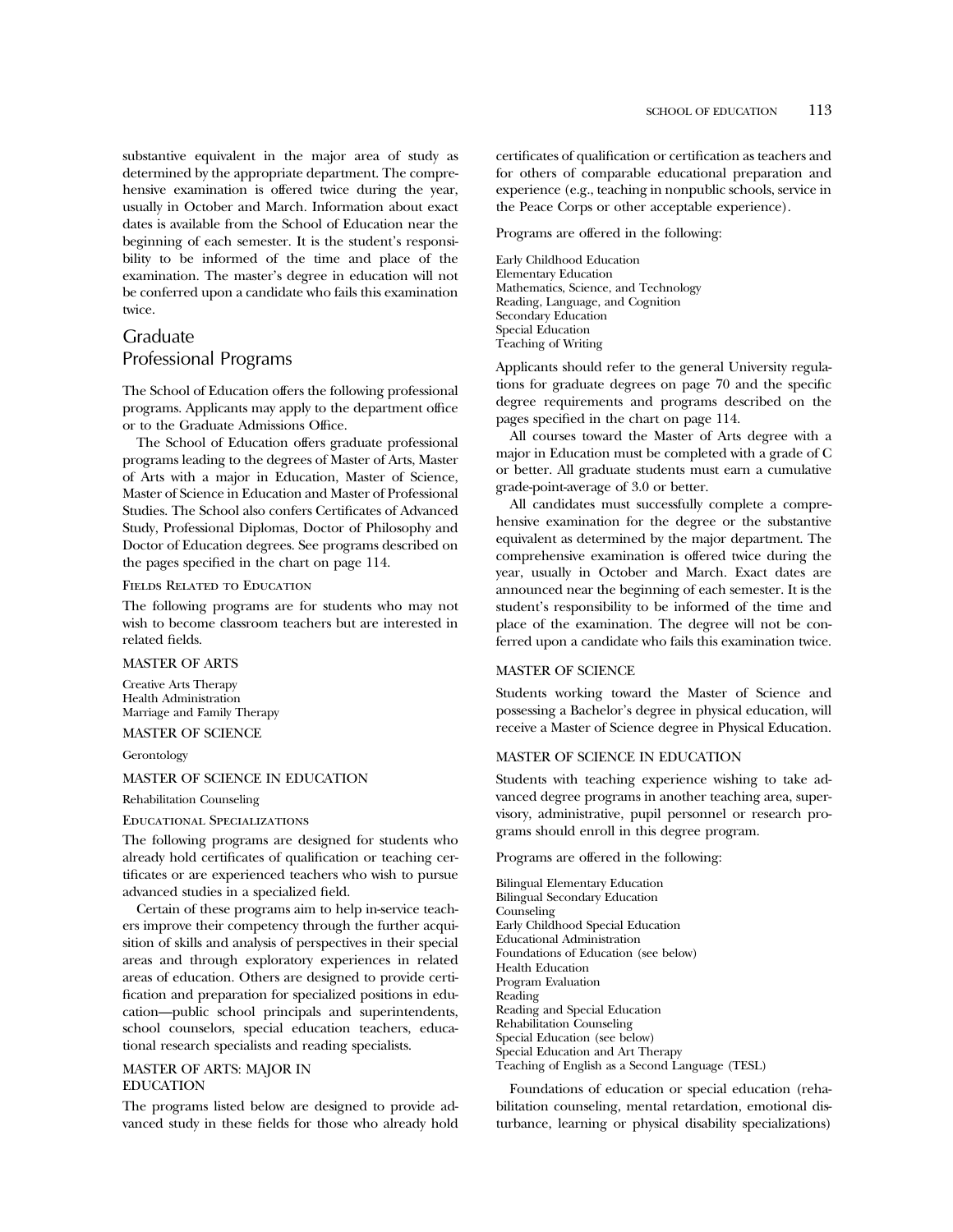## 114 SCHOOL OF EDUCATION

| Professional Aim                                                                                                                                                                                                                                                                                                                                                                                                                                                                                                                                              | Degree and Page Numbers                                                                                                                                                                                                                                                                                                                                                                                                                                                             |
|---------------------------------------------------------------------------------------------------------------------------------------------------------------------------------------------------------------------------------------------------------------------------------------------------------------------------------------------------------------------------------------------------------------------------------------------------------------------------------------------------------------------------------------------------------------|-------------------------------------------------------------------------------------------------------------------------------------------------------------------------------------------------------------------------------------------------------------------------------------------------------------------------------------------------------------------------------------------------------------------------------------------------------------------------------------|
| Teaching<br><b>Bilingual Elementary Education</b><br><b>Bilingual Secondary Education</b><br>Early Childhood Education<br>Early Childhood Special Education<br><b>Elementary School Teaching</b><br><b>Health Education</b><br>Mathematics, Sciences, and Technology<br>Physical Education<br>Reading Teacher<br>Reading-Special Education<br>Reading Instructor (college or university)<br>Secondary School Teaching<br>Special Education<br>Special Education and Art Therapy                                                                               | M.S. in Education, page 181<br>M.S. in Education, page 334<br>M.A.: Education, page 183<br>M.S. in Education, page 349<br>M.A.: Education, page 182<br>M.S., page 234<br>M.A.: Education, page 182<br>M.S., page 235<br>M.S. in Education, page 315<br>M.S. in Education, page 315<br>Ed.D., page 317; Ph.D., page 318<br>M.A.: Education, page 335<br>M.A.: Education, page 351; M.S. in Education,<br>page 348; M.P.S., page 347<br>M.S. in Education, page 350                   |
| Teaching of English as a Second Language<br>(TESL)<br>Teaching of Writing                                                                                                                                                                                                                                                                                                                                                                                                                                                                                     | M.S. in Education, page 335<br>M.A.: Education, page 365                                                                                                                                                                                                                                                                                                                                                                                                                            |
|                                                                                                                                                                                                                                                                                                                                                                                                                                                                                                                                                               |                                                                                                                                                                                                                                                                                                                                                                                                                                                                                     |
| <b>PUPIL PERSONNEL SERVICES</b><br>Guidance Counselor                                                                                                                                                                                                                                                                                                                                                                                                                                                                                                         | M.S. in Education, Certificate of Advanced<br>Study, Professional Diploma, page 156                                                                                                                                                                                                                                                                                                                                                                                                 |
| School Psychologist                                                                                                                                                                                                                                                                                                                                                                                                                                                                                                                                           | Ph.D. (Department of Psychology), page 302                                                                                                                                                                                                                                                                                                                                                                                                                                          |
| <b>SCHOOL ADMINISTRATION</b><br>Supervision<br>Academic and Special Subjects                                                                                                                                                                                                                                                                                                                                                                                                                                                                                  | Certificate of Advanced Study, page 172<br>Ed.D., page 173                                                                                                                                                                                                                                                                                                                                                                                                                          |
| Reading<br>Special Education<br>School Principal                                                                                                                                                                                                                                                                                                                                                                                                                                                                                                              | Professional Diploma, page 316; Ed.D., page 317<br>Professional Diploma, page 351                                                                                                                                                                                                                                                                                                                                                                                                   |
| Elementary or Secondary<br>District Superintendent                                                                                                                                                                                                                                                                                                                                                                                                                                                                                                            | Certificate of Advanced Study, Professional<br>Diploma, page 172; Ed.D., page 173<br>Certificate of Advanced Study, Professional                                                                                                                                                                                                                                                                                                                                                    |
| Advanced Professional Training in Educational<br>Administration                                                                                                                                                                                                                                                                                                                                                                                                                                                                                               | Diploma, page 172; Ed.D., page 173<br>M.S. in Education, page 172                                                                                                                                                                                                                                                                                                                                                                                                                   |
| <b>RESEARCH IN EDUCATION</b><br>Program Evaluation<br>Reading                                                                                                                                                                                                                                                                                                                                                                                                                                                                                                 | M.S. in Education, page 325<br>Ph.D., page 318                                                                                                                                                                                                                                                                                                                                                                                                                                      |
| <b>OTHER EDUCATIONAL SPECIALIZATIONS</b><br>Foundations of Education<br>Rehabilitation Counseling                                                                                                                                                                                                                                                                                                                                                                                                                                                             | M.S. in Education, page 214<br>M.S. in Education, page 322                                                                                                                                                                                                                                                                                                                                                                                                                          |
| <b>OTHER PROFESSIONAL SPECIALIZATIONS</b><br>Consultation in Special Education<br><b>Creative Arts Therapy</b><br>Early Childhood Special Education<br><b>Family Therapy</b><br>Gerontology<br><b>Health Administration</b><br>Managed Care<br>Marriage and Family Therapy<br>Marriage and Family Therapy<br>Middle School Extension, grades 5-6<br>Middle School Extension, grades 7-9<br>Postsecondary Transition Specialist<br>School Counselor Bilingual Extension<br>Sex Counseling<br>Special Education Assessment and Diagnosis<br>Teaching of Writing | Advanced Certificate, page 351<br>M.A., page 161<br>Advanced Certificate, page 351<br>Certificate, page 275<br>M.S., page 226<br>M.A., page 233<br>Professional Diploma, page 235<br>M.A., page 274<br>Professional Diploma, page 275<br>Advanced Certificate, page 336<br>Advanced Certificate, page 183<br>Advanced Certificate, page 352<br>Advanced Certificate, page 157<br>Advanced Certificate, page 158<br>Advanced Certificate, page 352<br>Advanced Certificate, page 366 |

## Graduate Professional Programs—Educational Specializations